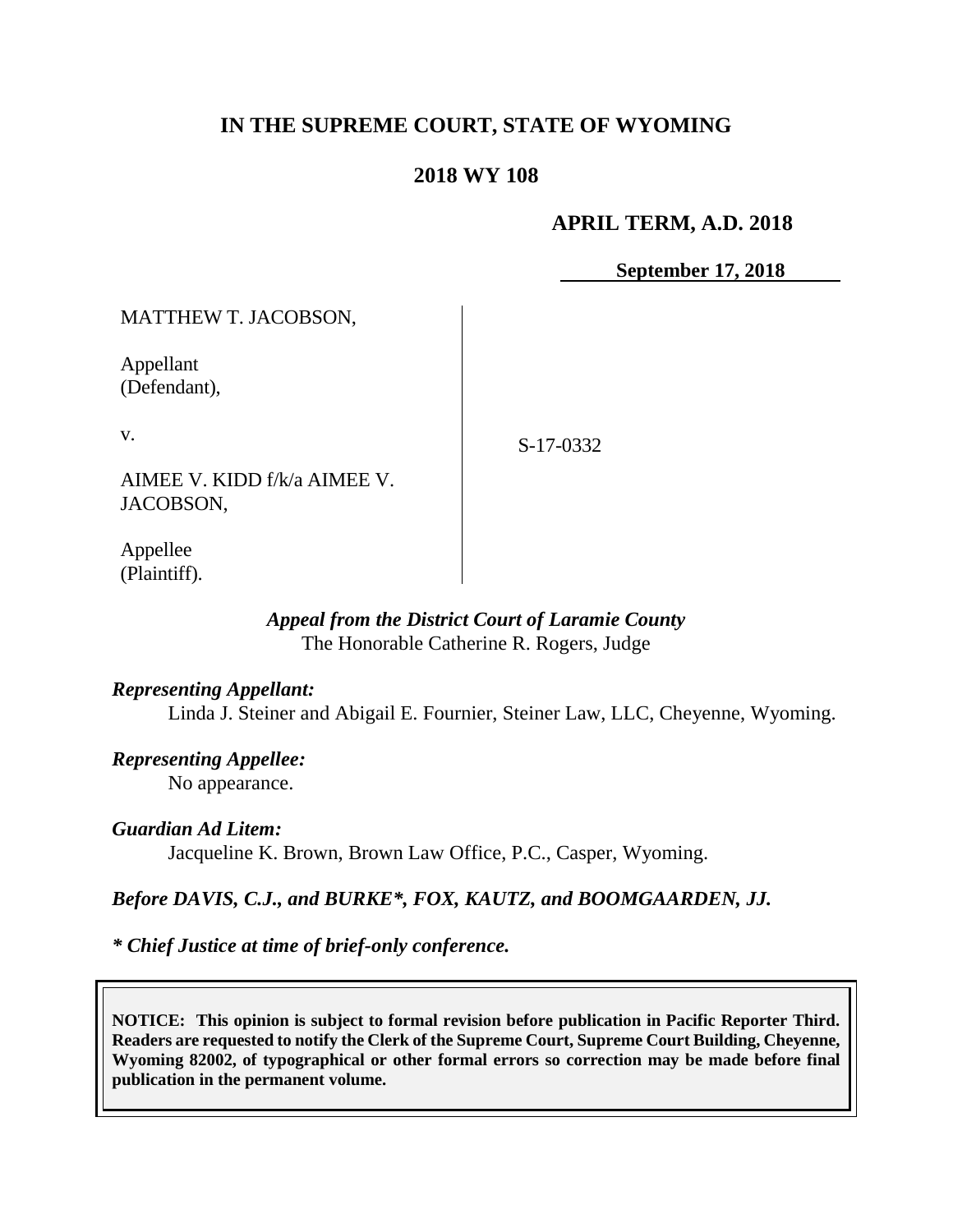#### **KAUTZ, Justice.**

[¶1] Appellant Matthew T. Jacobson (Father) appeals from the district court's order denying his petition to modify the order granting Appellee Aimee V. Kidd (Mother) primary custody of their children. Father claims the district court abused its discretion by concluding he had not shown a material change in circumstances to warrant modification of the order. Mother did not file a brief on appeal.<sup>1</sup>

[¶2] We reverse and remand.

#### **ISSUE**

[¶3] The dispositive issue in this case is: Did the district court abuse its discretion by concluding that Father had not demonstrated a material change in circumstances to justify re-opening the custody and visitation order?

# **FACTS<sup>2</sup>**

[¶4] Mother and Father married in 2007, and two daughters were born to them – MJ in 2007 and KJ in 2008. Mother already had two sons from a prior marriage to Chris Jones – CJ and ZJ. Mother and Father divorced in 2009, and the district court awarded Mother primary physical custody of the girls. Father was awarded visitation in a complicated order organized around his work schedule, but generally included visitation from Thursday at noon until Sunday at 4:00 p.m. on alternating weeks. Also, during the "off week" (when Father did not have the girls from Thursday to Sunday), Father was entitled to one overnight visitation. The order included a holiday visitation schedule and a summer visitation schedule which allowed longer consecutive periods of visitation as the girls got older. In addition, the order stated that "[e]ach party shall have the right of first refusal for watching the children when the other parent is in need of child care for a period of more than two (2) consecutive hours."

<sup>&</sup>lt;sup>1</sup> W.R.A.P. 7.13(b)(1) states that a guardian ad litem (GAL) may submit a brief "on or before the time specified for the party whom the GAL supports." The GAL filed a brief supporting Father's position. Father's brief was due February 5, 2018, but the GAL did not file her brief until March 6, 2018. Given Father timely filed his brief, there is no basis for dismissal under W.R.A.P. 7.11. However, under W.R.A.P. 1.03, we may take whatever action we deem appropriate. We have disregarded the GAL's brief, and remind counsel that pleadings submitted late may be rejected and/or subject to sanction.

<sup>&</sup>lt;sup>2</sup> At points, the record in this case is very difficult to follow, especially with regard to the dates on which various events happened. Our review is further hampered by the fact that many of the documents referenced during the evidentiary hearing were not admitted into evidence. In addition, Mother did not file a brief. We have done our best to determine the relevant information and have, throughout this opinion, noted when matters are unclear.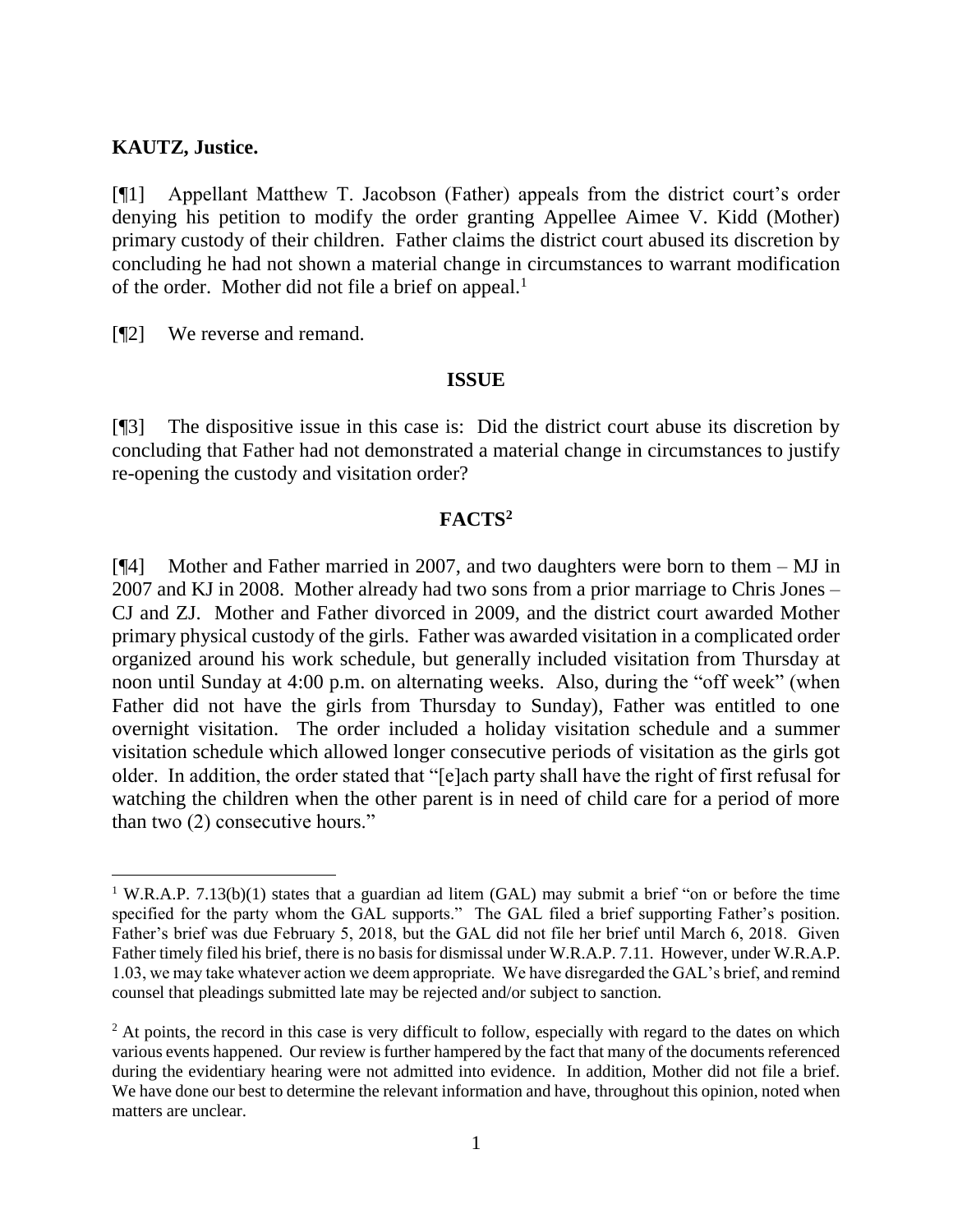[¶5] On August 15, 2011, Father filed a petition to modify the divorce decree to give him sole custody of the girls. He alleged:

- 1) Mother had attempted suicide by taking an overdose of medication while the children were in her care;
- 2) Mother filed a false report that, while working as a registered nurse, Father stole medication from his employer;
- 3) On June 9, 2010, while having custody of the children, Mother was arrested for public intoxication and urinating on Father's ex-girlfriend's lawn; and
- 4) Mother did not abide by the visitation requirements of the divorce decree.

[¶6] The parties reached a settlement during a September 22, 2011 hearing on Father's modification petition. For reasons not evident in the record, an order on the settlement agreement was not entered for eight and one-half months. On June 5, 2012, the district court entered a stipulated and modified decree of divorce. The order continued the provisions of the original decree not modified, including that Mother was the primary custodian, but contained the following changes:

- 1) Father was given visitation with the girls every other Wednesday from approximately 3:30 p.m. to Sunday at 5:00 p.m.
- 2) If Father moved to Casper (which he did), he was given "the option of two overnight[]s (3:30 p.m. to 8:00 a.m.) with the children in his 'offweek' (not consecutive and not on the weekend)."
- 3) Mother was required to engage in professional counseling and provide Father with sufficient evidence that she was "attending counseling as recommended by the counselor of her choosing."
- 4) Mother and Father agreed to "contact each other immediately in the event any situation arises whereby they are unable to personally care for the children. Should this situation arise, the parent who cannot personally care for the children shall allow the other parent to have the children during this time.

[¶7] On September 29, 2015, Father filed the current petition to modify custody, visitation and child support, requesting primary custody of the girls. He asserted that there had been a material change in circumstances since the 2012 modification because Mother had attempted suicide for a second time and she was "unstable and unfit to have primary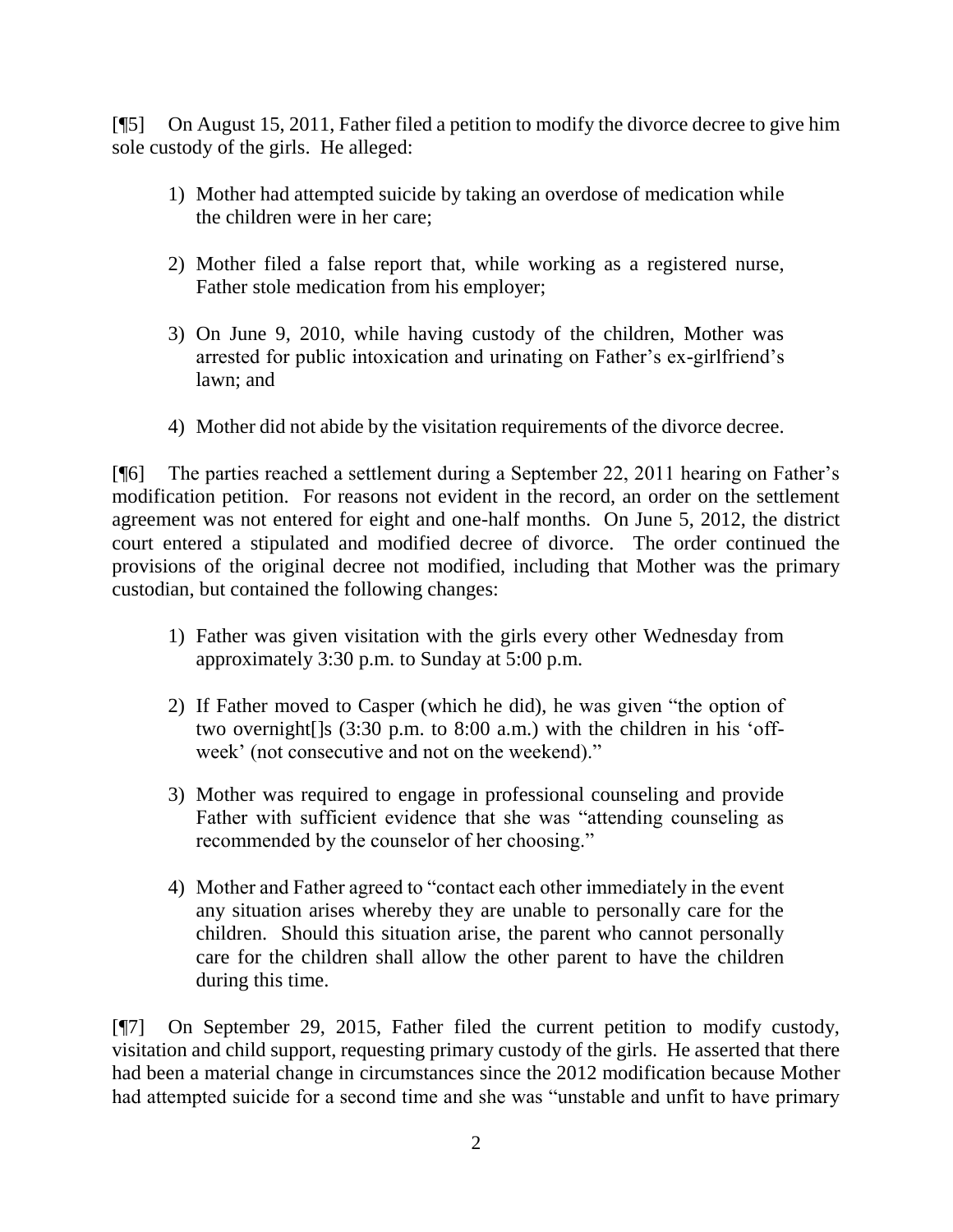custody of the children." On January 8, 2016, Father filed a motion to show cause as to why Mother should not be held in contempt of court. He alleged Mother violated the terms of the modified decree in numerous instances.

[¶8] The district court held an evidentiary hearing on Father's modification petition and motion to show cause on May 9-10, 2017. At the hearing, evidence was presented showing the following incidents involving Mother:

- In March 2012, Mother's boyfriend, Ty Lorenzen, held her and MJ hostage inside his house with a gun.<sup>3</sup> Mother texted Father during the standoff, and he retrieved the child through a window. Father called the police to report the incident and they arrived with "rifles and guns" and blocked off the street. The police got Mr. Lorenzen out of the house, and Mother "was safe at that point."
- Father testified that he talked to Mother after the event about "why this can't happen" and "he [Mr. Lorenzen] can't be around our kids anymore." Mother testified that she continued her relationship with Mr. Lorenzen for only one week after the March 2012 incident.
- However, on September 1, 2012, Mother was arrested for being a pedestrian under the influence on a roadway when she was found walking down the highway intoxicated. She had been in a pickup with Mr. Lorenzen, and he was arrested for driving while under the influence. Mother resisted the deputies' attempts to place her in the patrol vehicle. She later claimed Mr. Lorenzen had beaten her.
- On Labor Day 2012 or 2013,<sup>4</sup> Mother was arrested. She claimed that Mr. Lorenzen beat "the crap" out of her and she thought the police were going to help her. Instead, they arrested her and eventually "hogtied her."
- In November 2012, a report was made to police that Mr. Lorenzen was suicidal. At the evidentiary hearing in this case, Mother denied that Mr. Lorenzen was suicidal. She apparently told the officers that Mr. Lorenzen

<sup>&</sup>lt;sup>3</sup> This incident occurred prior to the June 2012 modification order. In general, we do not consider events that happened prior to the controlling order because our focus is on changes in circumstances since entry of that order. *See, e.g*., *Jensen v. Milatzo-Jensen*, 2013 WY 27, ¶ 8, 297 P.3d 768, 772 (Wyo. 2013); *Bishop v. Bishop,* 2017 WY 130, ¶ 12, 404 P.3d 1170, 1173 (Wyo. 2017). However, this incident occurred long after the September 2011 hearing which produced the agreement upon which the June 2012 order was based. Further, this incident provides context for later events.

<sup>4</sup> Mother testified this happened on Labor Day 2013. However, given Mother's explanation, it may have happened around Labor Day 2012, when she was arrested for being an intoxicated pedestrian.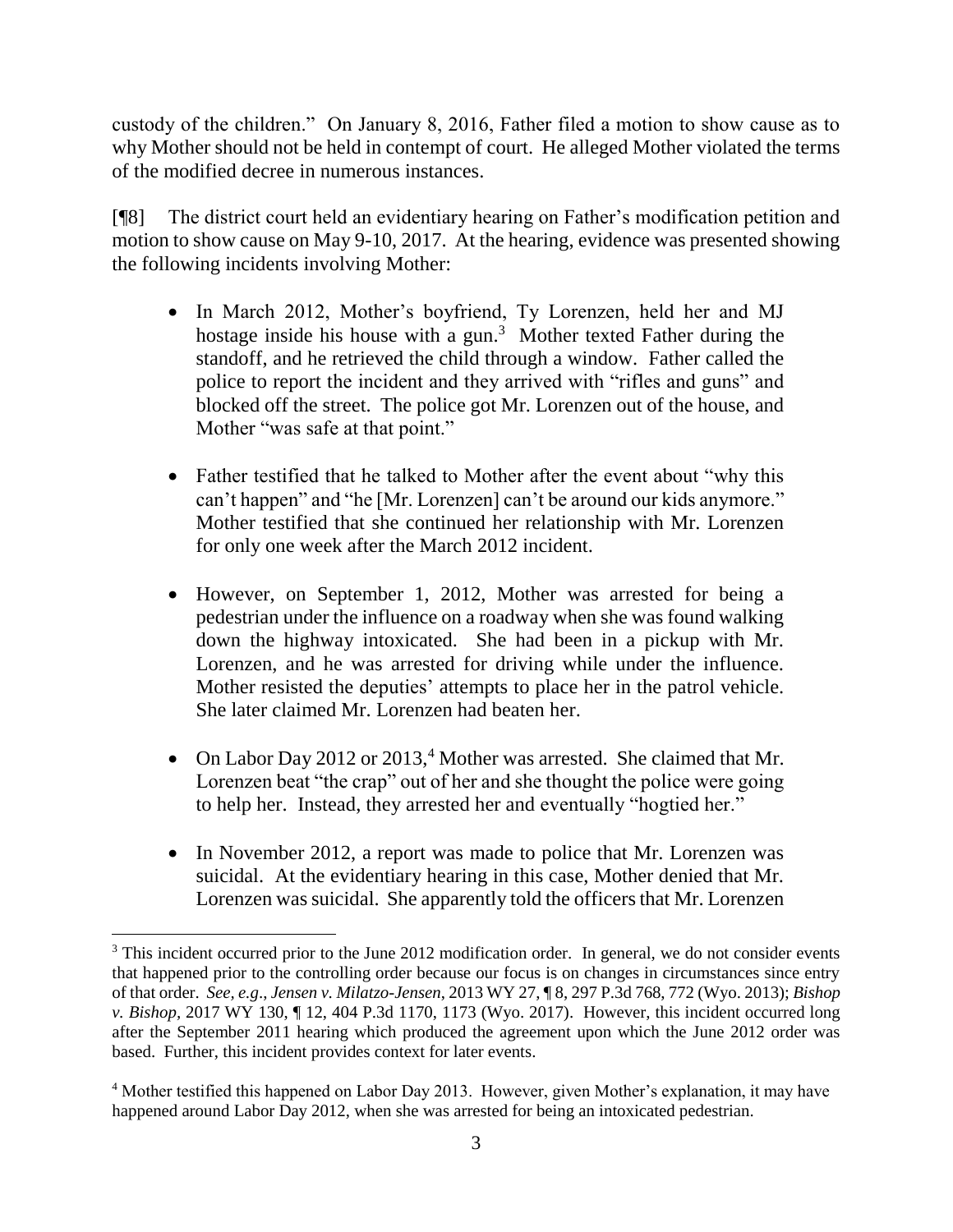had grabbed her by the throat, but then explained that they were "trying to get [Mr. Lorenzen] out of [trouble for] beating the crap out of [her]" by saying Mr. Lorenzen was suicidal. Mother initially refused to give a statement to the police. She eventually gave a statement, although she admitted she "certainly didn't want to." She stated that she had a visible injury, but she refused to allow the police to photograph it.

- On January 18, 2013, a friend of Mother's called the police for a welfare check on Mother. The friend reported that Mother "was in a bad relationship with a male named [Mr.] Lorenzen" and she had told him to "call police immediately if [the friend] knew Lorenzen was at [Mother's] residence." When the police arrived at her house, Mother confirmed Mr. Lorenzen was there and said that they "had worked out their issues and were back together."
- In January 2013 or 2014, Mother called the police asking for a civil standby while Mr. Lorenzen removed his belongings from her residence. She stated that she wanted to get the children away from the residence before he came to get his belongings.
- In March 2013 or 2014, Mr. Lorenzen shot himself in the head while Mother was present. Shortly after that incident she requested a protection order because he was harassing her by calling her from the Wyoming Behavioral Institute. She also posted on Facebook that if Mr. Lorenzen ever came near her or her children she would kill him. Mother stated it was "the last straw" and "he couldn't be around us anymore."
- In early 2014, Mother had a child, BK, with Sergio Hernandez. She denied having an on-going romantic relationship with Mr. Hernandez and stated that her other children did not know him until after she was pregnant.
- On January 10, 2014, Mother called the police alleging that Father had dropped KJ off at her house when she was not home. Father claimed that Mother was home and was just trying to get him in trouble.
- On June 28, 2014, Mr. Hernandez told police that Mother arrived at his residence drunk and tried to have sex with him.
- On October 18, 2014, Mr. Hernandez died of an apparent drug overdose. Mother testified that Mr. Hernandez was "over served alcohol, blood poison. He had sleep apnea, and I believe he had some narcotics on board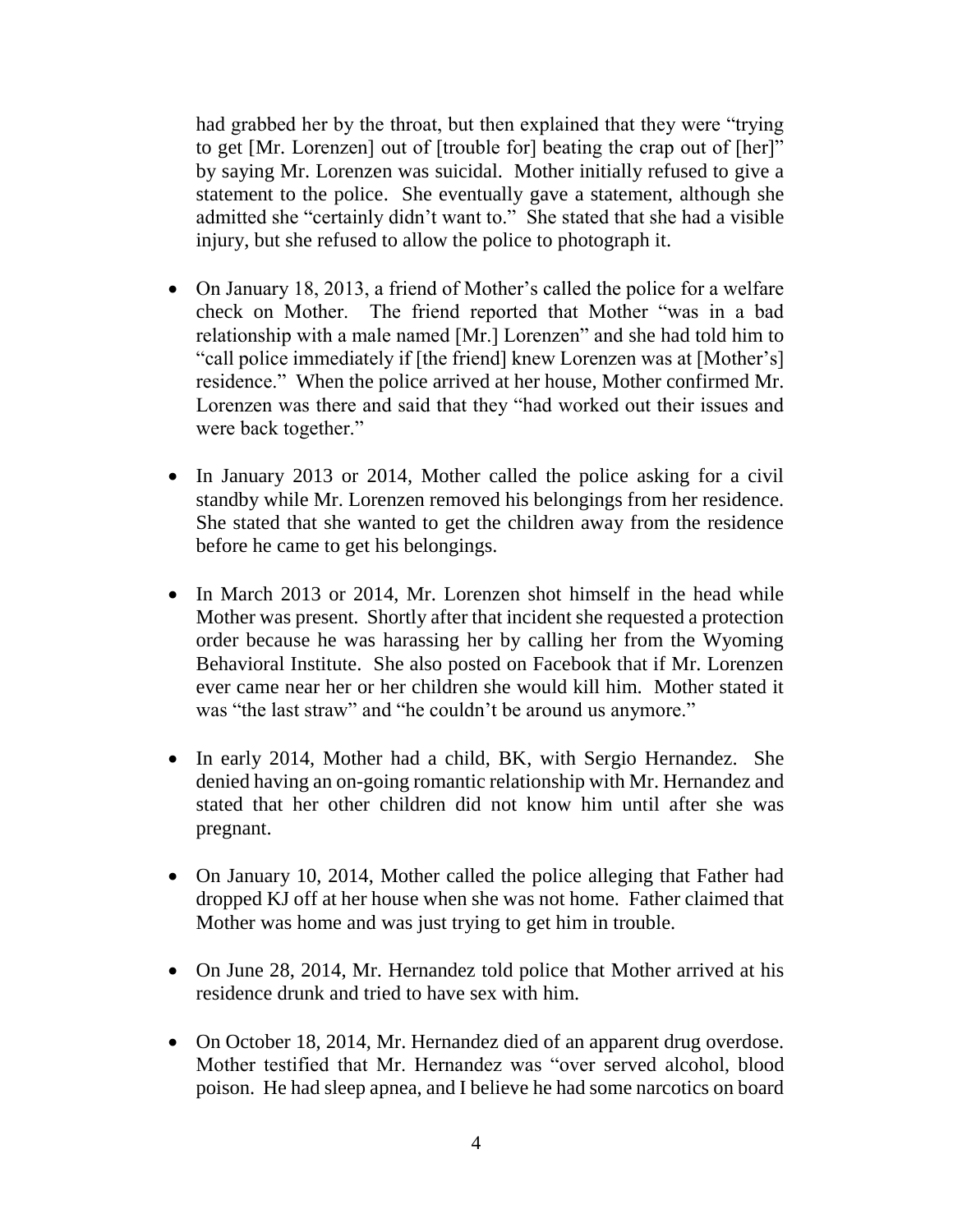as well." She also testified that, more than once, she let Mr. Hernandez "sleep it off" on her couch. Mother, however, denied that the children were aware of "his issues."

- On February 21, 2015, the police were called to a fight at a bar in Casper. It is unclear from the record whether Mother was involved in the fight, but she was at the bar during the fight and was required to leave. An officer testified that Mother was intoxicated and, had she not taken a taxi home, "she probably would have wound up going to jail for public intoxication."
- On September 7, 2015, another of Mother's ex-boyfriends, Christopher Edmonds, called the police to report that Mother came to his house unannounced. She drank "a few beers" and tried to get in bed with him. He got out of bed and told her to go home. He stated that Mother then locked herself in the bathroom, where later he found her lying on the floor with an empty bottle of hydrocodone nearby. When the police arrived, Mother and Mr. Edmonds were sitting on the couch. She denied taking the pills and stated she was just "trying to coerce Mr. Edmonds into showing her love and give her affection." Mother was arrested for interference with a peace officer because she gave the officer false information about her name, date of birth and telephone number.
- On October 10, 2015, Father enrolled the girls in counseling. When Mother found out, she called the counselor and said she was the primary custodian and she did not want them in counseling.
- On January 29, 2016, Mother and Sonny Ramirez went out drinking.
- On January 29 or 30, 2016, Mother and Sonny Ramirez had sexual relations. She stated that, when she woke up the next the morning, she felt like she had been "hit by a bus. Couldn't get out of bed, couldn't remember the night before in its entirety." Facebook posts from that period showed that two-year-old BK was in bed with Mother and Mr. Ramirez during the night.
- Mother later learned she was pregnant. She stated that she did not remember the sexual encounter and reported to police that she had been raped. The child was born in October 2016.
- On September 20, 2016, the police were called regarding Mother's Facebook post about a bonfire at Chris Jones' place involving his fiancé's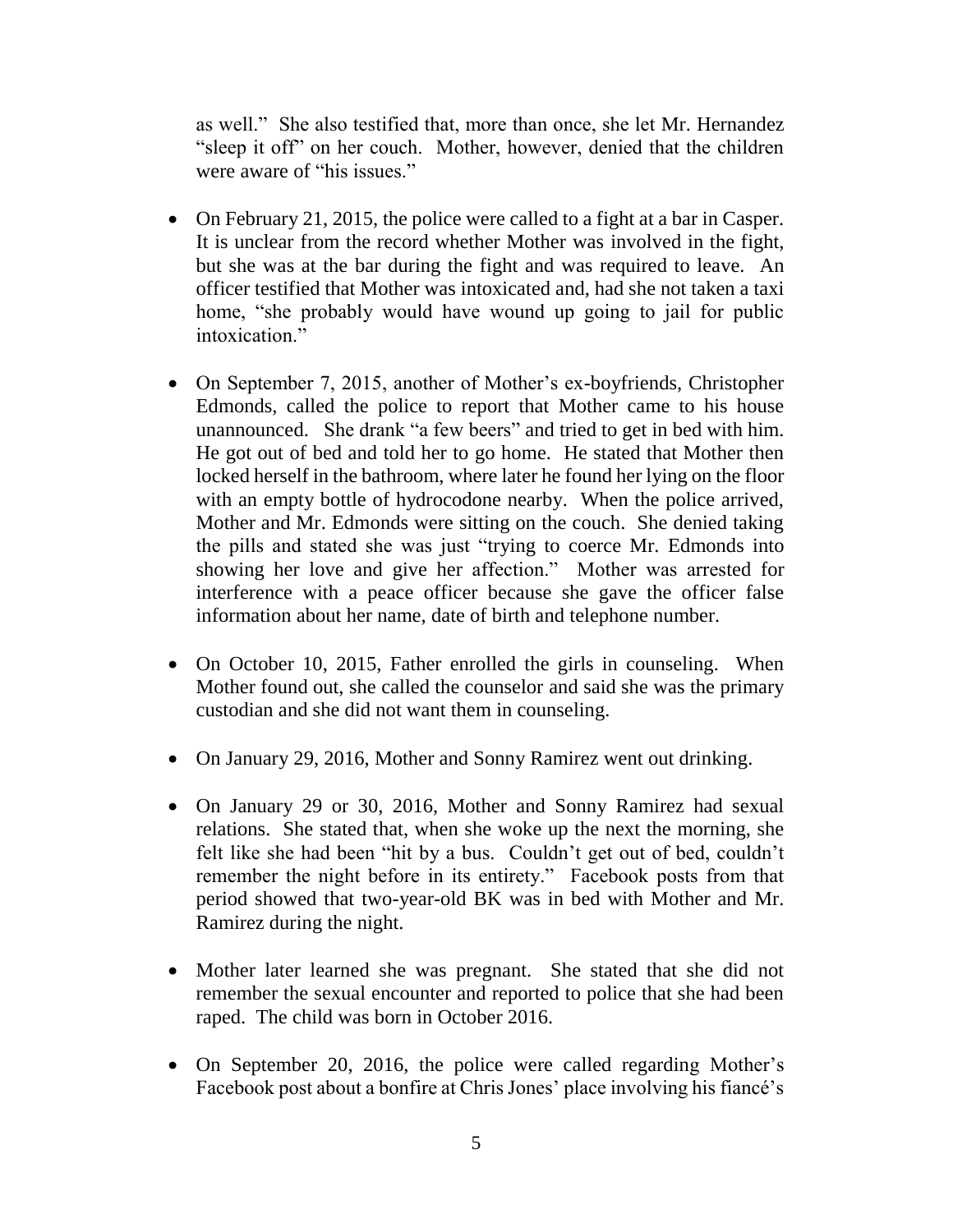belongings. The post apparently followed an altercation earlier in the day between Mother and the fiancé.

- In October 2016, Mother agreed to allow MJ and KJ to receive counseling.
- On December 26, 2016. Mother had an altercation with Mr. Ramirez at a bar, and the police were called.
- Also, on December 26, 2016, KJ injured her leg while playing on a trampoline at Mother's house. Mother did not think the injury was serious and treated it with ice and elevation.
- On December 28, 2016, Mother took KJ to the emergency room, where they learned she had a broken tibia and fibula. The leg was so swollen, it could not be casted. At the time of the hearing, the child's leg that had been broken was significantly smaller than the other and she still walked with a limp. Mother looked into physical therapy for the child, but did not find a suitable therapist.
- The authorities investigated the alleged rape and decided not to charge Mr. Ramirez.
- Mother started a public campaign to bring attention to her rape and victims' rights. She gave a public statement at a Casper city council meeting, which was broadcast online, about the rape investigation. Father testified that he watched the broadcast and Mother described the rape in "incredibly excruciating detail." She said that she went out drinking with some friends, including Mr. Ramirez, and "[f]elt fuzzy, felt wrong, drunk." Mother said they went back to her home, "and she woke up in the morning with her pants down, and her child in the bed." She stated that she had told her children that a "bad man put a baby in [her] belly." Mother said her children were afraid and asked the following questions:

Who is the bad man? Will he try to hurt you? Will he hurt us? Will he try to take our baby? Mommy, are you going to die because you're not supposed to have any more babies[?] Did the bad man go to jail? Why not?

She included the information about her discussion with the children in an on-line blog about the rape. In addition, she stood on a public street with her baby in a stroller and a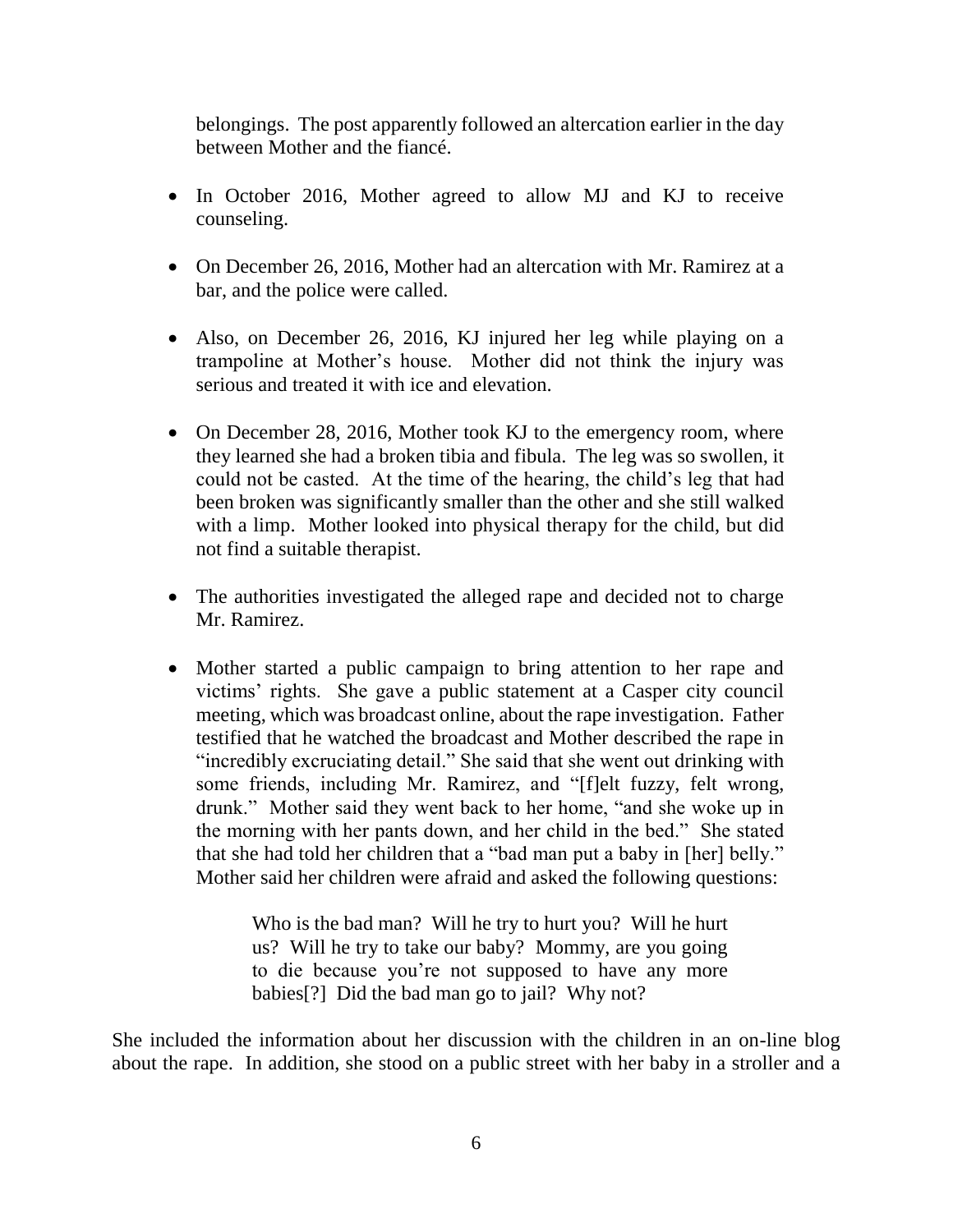sign that read "FREE Donuts! Arrest MY RAPIST." She posted a picture of that activity on Facebook with a caption that said, "I AM THAT GIRL."

[¶9] Mother's crusade was widely publicized with front-page articles in the Casper Star Tribune, a radio report and a televised interview about the rape, in which the children were questioned.<sup>5</sup> She publicly characterized statements about the rape that contradicted her allegations as "bullshit" and said Mr. Ramirez was lying.

- On February 8, 2017, the guardian ad litem (GAL) filed a motion for an order prohibiting Mother from further involving the children in publicity regarding the alleged rape.
- The district court issued a restraining order on February 14, 2017, prohibiting the children from being "referenced, filmed, photographed, interviewed, filmed and/or present during any media, social media or event regarding the [M]other's rape and/or victim advocacy issues."
- In February 2017, the police were called to Mother's house because one of her sons and his friends were smoking marijuana.
- On March 5, 2017, the police were called after Mother confronted Chris Jones, his fiancé and one of the older boys, ZJ, at Applebees. Mother, who was wearing a bathrobe and slippers, was upset because the boy had not come home for dinner. During the encounter, Mother spilled a drink on the fiancé and called her a "whore." Mother told the boy that his "life was going to be hell for acting this way," and the boy began to cry.
- In April 2017, Mother obtained a protection order against Father. She asserted that he stalked her by frequent texts, calls, police welfare checks, peeking in her windows, filming her, and driving by her house. The circuit court granted the protection order. At the time of the evidentiary hearing, Father had appealed the protection order to the district court and Mother claimed he had already violated the order by videotaping her at his house when she came to pick up the girls. $6$

[¶10] At the evidentiary hearing on Father's modification petition, Mother generally claimed the children were not aware of the negative encounters she had with her various

 <sup>5</sup> The record indicates that the children may not have been questioned specifically about the rape. Instead, they were apparently asked if they loved their mom and if they were excited to have a new sister.

<sup>&</sup>lt;sup>6</sup> The district court affirmed the protection order on November 15, 2017, and Father filed a petition for writ of review in this Court. We denied his petition on February 6, 2018.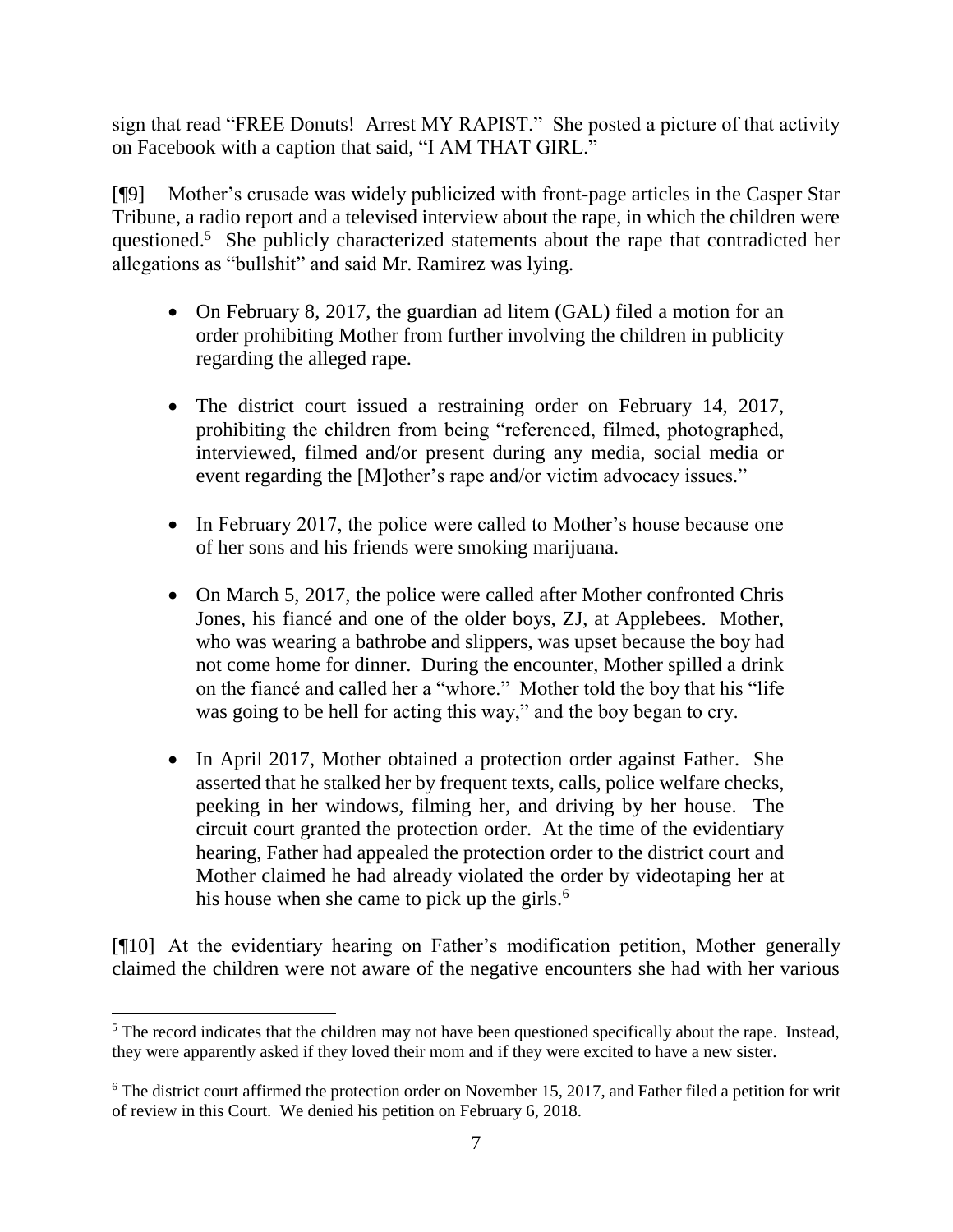romantic partners or law enforcement. Regarding the publicity surrounding her alleged rape, Mother denied there were adverse consequences for the children and said they were "very proud" of her.

[¶11] Father and Mother testified that the girls are smart and happy children, who do well in school and have a good bond with both parents. The counselor generally agreed with the parents' assessment, although she testified that she had diagnosed both girls with adjustment disorder with an emphasis on emotions. There was some testimony that the younger girl, KJ, had trouble making or keeping friends, but the evidence showed that she was not as outgoing as MJ and her best friend had just moved to a different school. The counselor testified the girls were too young to be involved in the rape discussion or to understand it. She also stated that "it would have been very beneficial" for the girls to remain in counseling during the nearly year-long period between Mother's initial refusal to allow counseling and when counseling resumed.

[¶12] The district court provided its ruling at a decision hearing on June 30, 2017. It denied Father's petition for modification, concluding that he had failed to establish a material change of circumstances that affected the children. The court recognized that the stipulated June 5, 2012 modification was the operative document by which it would measure whether there had been a material change in circumstances. It then explained:

> . . . [Father] appeared to agree in May of 2012 when he signed off on the Stipulated Modified Decree of Divorce that any concern he may have raised about [Mother's] mental stability would be addressed in a manner that was acceptable to him by, at least in part, having the children with him more frequently and also in part – more frequently and as described more fully in that Stipulated Modified Decree – and also partially by [Mother] engaging in professional counseling. In other words, it's clear that there was an acknowledgement that some things in [Mother's] life were fragile but that the parties had come to an agreement about how to address that fragility in a manner that was acceptable to both parties and was in the best interest of the children.

> Since the entry of that June 5, 2012 Modified Decree, the evidence produced at trial would lead the Court to conclude that [Mother] has had numerous run-ins with the law, that she has struggled with her use of prescription drugs, and that she has struggled with appropriate and controlled consumption of alcohol.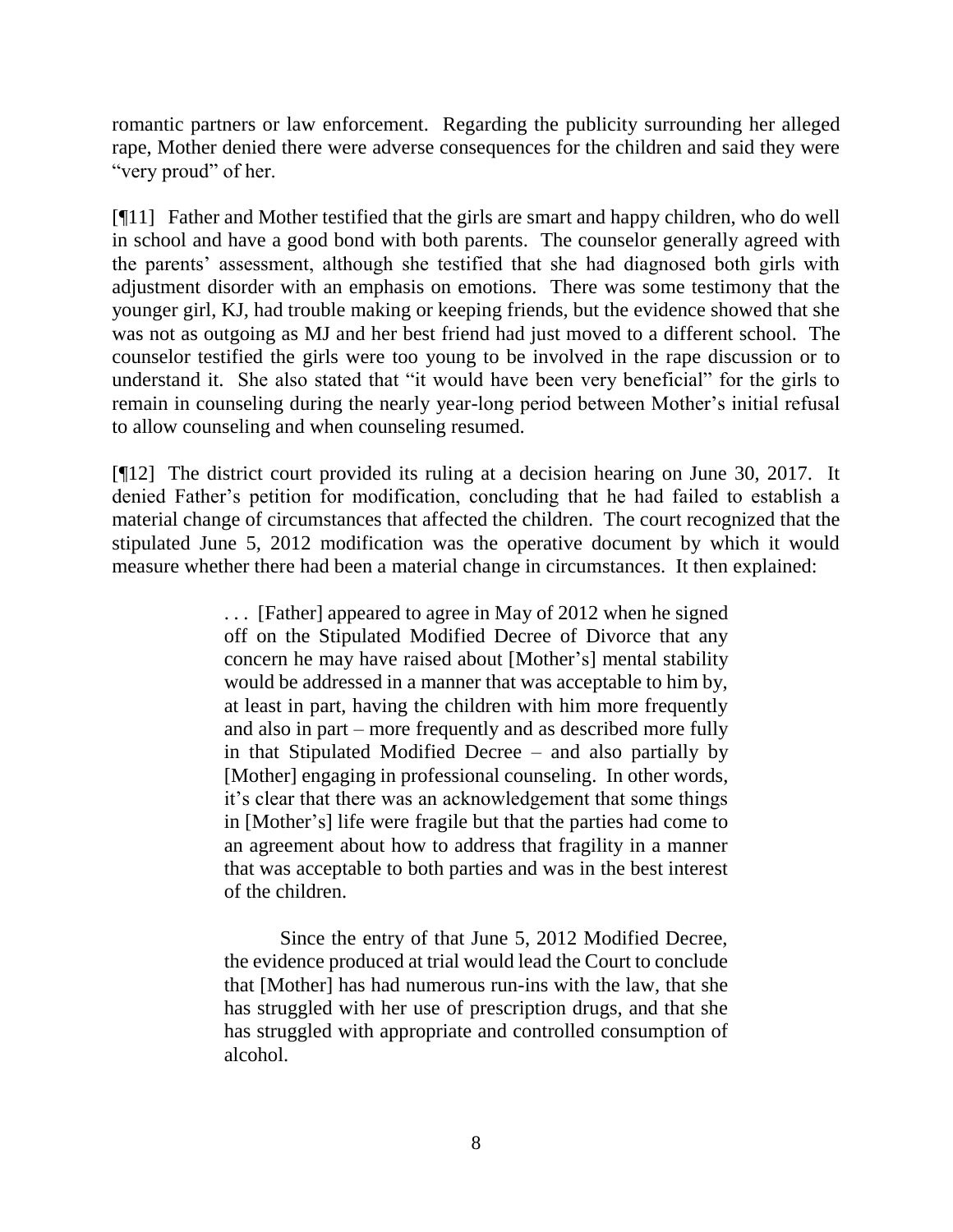It's also clear that [Mother] has reported to law enforcement in the Casper community that she's a victim of rape and that she has proven herself very open and assertive in public including in the Casper media and in the presence of the Casper City Council at the open public meeting about the incident and the resulted dissatisfaction with Casper's law enforcement community.

The evidence introduced at trial is that [Mother] involved the children in at least some of this public exposure including particularly a televised interview which the testimony would suggest was broadcast statewide.

It's also clear based on the evidence introduced at trial that [Mother] has ignored or refused to honor the parties' right of first refusal. Again, using that term loosely as is more fully defined in the Decree.

And perhaps of most concern to the Court is that [Mother] has become increasingly and openly hostile to and about [Father]. She has also shown questionable decisionmaking in her approach to parenting her other children, namely, the incident at Applebee's about which there was abundant testimony.

All of those facts taken together, all of those indicia of some instability and some questionable decision-making in [Mother's] life[,] I agree taken together and looked at as a whole constitute a material change in circumstances that might warrant reconsideration of the previous order. The problem is that's not the end of the inquiry.

In the Court's analysis of whether there's a material change in circumstances, . . . the Wyoming Supreme Court has been very clear in requiring that the district courts also analyze and make findings regarding whether that material change in circumstances has in some way affected the welfare of the children. In other words, it is not enough for parents seeking modification to just say things have changed. The parent also has to demonstrate that the change holds relevance in the children's lives and that the welfare of the children is affected.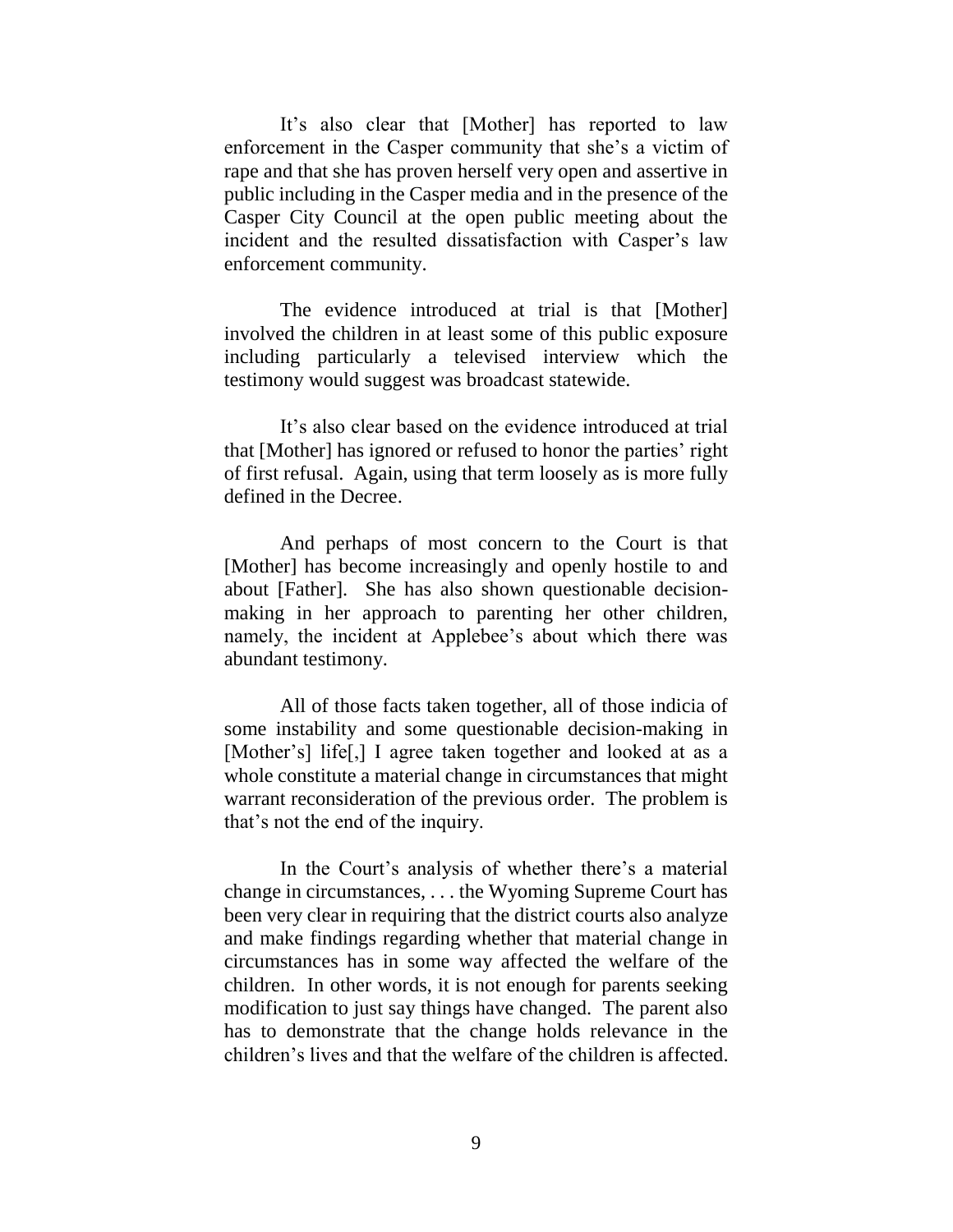I don't believe that [Father] has met his burden in this regard. The testimony from [Father], from [Mother] and from . . . the children's counselor, was that these children are generally well-adjusted, happy, active children who enjoy very much the time they spend with each of their parents and their siblings who are in each of the parents' households.

[The counselor] specifically testified that both [Father] and [Mother] are fit and proper parents, that they can share the responsibilities associated with parenting. The testimony at trial was that overall the girls perform well in school and do not suffer from behavioral problems. While it might be the case that [Mother] has a much less stable home environment than [Father], and it is certainly the case that [Mother] has shown a propensity for a lack of judgment and personal stability, while [Father] appears to have a much better sense of good judgment and stability, the evidence produced at trial led the Court to conclude that it does not have jurisdiction to modify custody or visitation in this matter because particularly at the time of trial there was little to no evidence that the children's welfare was affected by these differences in their parents and relative stability in life. As a result, the Court will deny the petition to modify custody.

[¶13] With regard to Father's motion for order to show cause, the district court concluded that "[Mother] is absolutely in contempt of court for her failure to comply with numerous provisions of the initial Decree and the Amended Decree." The district court stated that she violated the order by failing and refusing to attend counseling with a professional counselor. The court further explained:

> I have concluded that [Father] did not meet his burden of showing the children have been affected by the change of circumstances, but it is very clear to me that in the future that the children may be more and more affected by [Mother's] open hostility toward [Father] and [Mother's] overall instability and struggles with good decision-making and that counseling certainly could help address that and could always have helped address that and should have been addressed by counseling starting in June of 2012 when the Court ordered her to engage in counseling.

The court again ordered Mother to participate in professional counseling. The district court entered a written order denying Father's petition, and he filed a timely notice of appeal.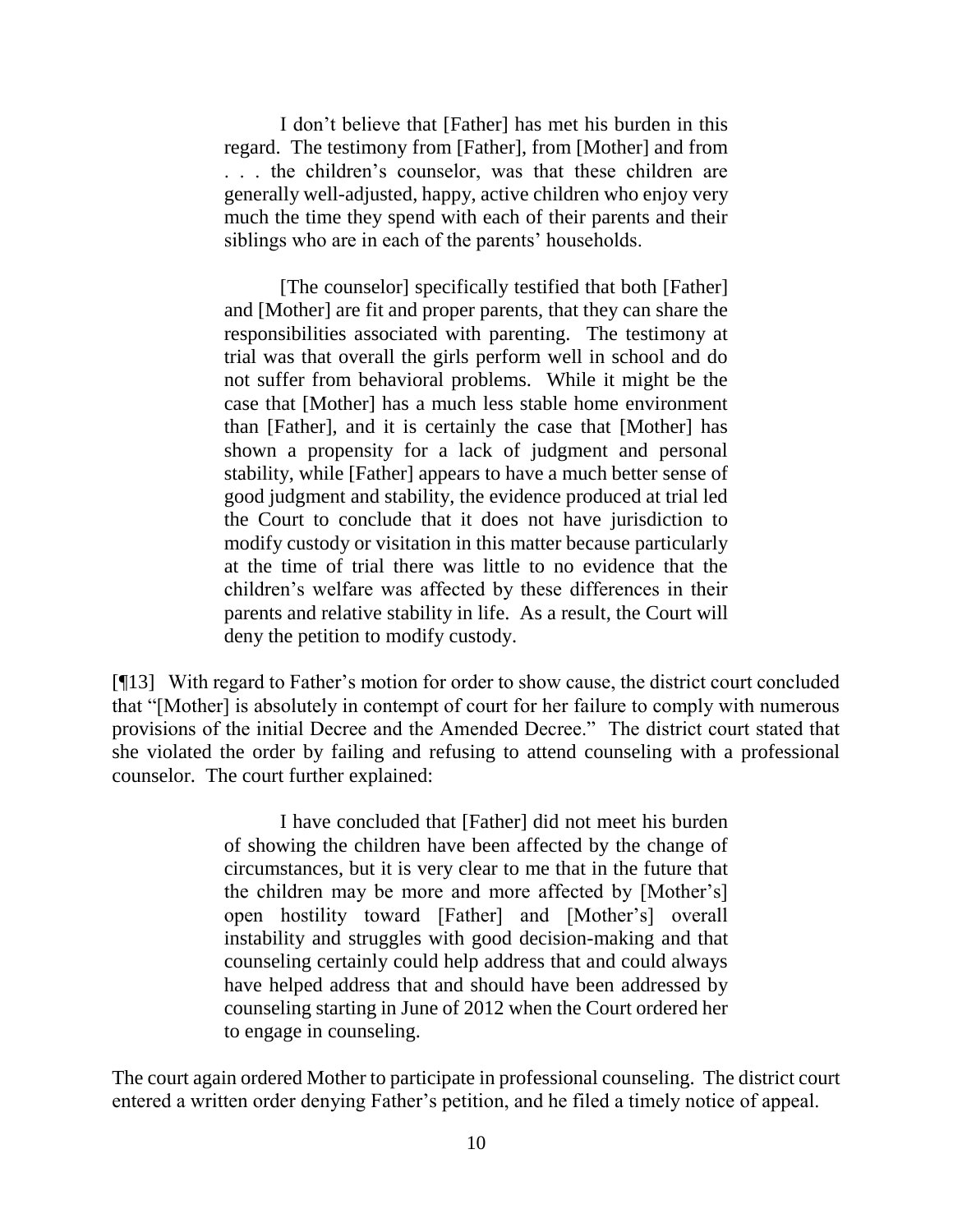#### **STANDARD OF REVIEW**

[¶14] We review the district court's order by applying the abuse of discretion standard of review.

> Custody, visitation, child support, and alimony are all committed to the sound discretion of the district court. *[Scherer](http://www.westlaw.com/Link/Document/FullText?findType=Y&serNum=1997044366&pubNum=661&originatingDoc=Ibb38f6dd9b4811e3a659df62eba144e8&refType=RP&fi=co_pp_sp_661_253&originationContext=document&vr=3.0&rs=cblt1.0&transitionType=DocumentItem&contextData=(sc.Search)#co_pp_sp_661_253)  v. Scherer,* [931 P.2d 251, 253–54 \(Wyo.1997\);](http://www.westlaw.com/Link/Document/FullText?findType=Y&serNum=1997044366&pubNum=661&originatingDoc=Ibb38f6dd9b4811e3a659df62eba144e8&refType=RP&fi=co_pp_sp_661_253&originationContext=document&vr=3.0&rs=cblt1.0&transitionType=DocumentItem&contextData=(sc.Search)#co_pp_sp_661_253) *[Triggs v.](http://www.westlaw.com/Link/Document/FullText?findType=Y&serNum=1996145487&pubNum=661&originatingDoc=Ibb38f6dd9b4811e3a659df62eba144e8&refType=RP&fi=co_pp_sp_661_657&originationContext=document&vr=3.0&rs=cblt1.0&transitionType=DocumentItem&contextData=(sc.Search)#co_pp_sp_661_657)  Triggs,* [920 P.2d 653, 657 \(Wyo.1996\);](http://www.westlaw.com/Link/Document/FullText?findType=Y&serNum=1996145487&pubNum=661&originatingDoc=Ibb38f6dd9b4811e3a659df62eba144e8&refType=RP&fi=co_pp_sp_661_657&originationContext=document&vr=3.0&rs=cblt1.0&transitionType=DocumentItem&contextData=(sc.Search)#co_pp_sp_661_657) *[Basolo v. Basolo,](http://www.westlaw.com/Link/Document/FullText?findType=Y&serNum=1995235374&pubNum=661&originatingDoc=Ibb38f6dd9b4811e3a659df62eba144e8&refType=RP&fi=co_pp_sp_661_352&originationContext=document&vr=3.0&rs=cblt1.0&transitionType=DocumentItem&contextData=(sc.Search)#co_pp_sp_661_352)* 907 [P.2d 348, 352 \(Wyo.1995\).](http://www.westlaw.com/Link/Document/FullText?findType=Y&serNum=1995235374&pubNum=661&originatingDoc=Ibb38f6dd9b4811e3a659df62eba144e8&refType=RP&fi=co_pp_sp_661_352&originationContext=document&vr=3.0&rs=cblt1.0&transitionType=DocumentItem&contextData=(sc.Search)#co_pp_sp_661_352) It has been our consistent principle that in custody matters, the welfare and needs of the children are to be given paramount consideration. *Scherer,* [931 P.2d at](http://www.westlaw.com/Link/Document/FullText?findType=Y&serNum=1997044366&pubNum=661&originatingDoc=Ibb38f6dd9b4811e3a659df62eba144e8&refType=RP&fi=co_pp_sp_661_254&originationContext=document&vr=3.0&rs=cblt1.0&transitionType=DocumentItem&contextData=(sc.Search)#co_pp_sp_661_254)  [254;](http://www.westlaw.com/Link/Document/FullText?findType=Y&serNum=1997044366&pubNum=661&originatingDoc=Ibb38f6dd9b4811e3a659df62eba144e8&refType=RP&fi=co_pp_sp_661_254&originationContext=document&vr=3.0&rs=cblt1.0&transitionType=DocumentItem&contextData=(sc.Search)#co_pp_sp_661_254) *Rowan v. Rowan,* [786 P.2d 886, 890 \(Wyo.1990\);](http://www.westlaw.com/Link/Document/FullText?findType=Y&serNum=1990034244&pubNum=661&originatingDoc=Ibb38f6dd9b4811e3a659df62eba144e8&refType=RP&fi=co_pp_sp_661_890&originationContext=document&vr=3.0&rs=cblt1.0&transitionType=DocumentItem&contextData=(sc.Search)#co_pp_sp_661_890) *see also Gurney v. Gurney,* [899 P.2d 52, 55 \(Wyo.1995\);](http://www.westlaw.com/Link/Document/FullText?findType=Y&serNum=1995150859&pubNum=661&originatingDoc=Ibb38f6dd9b4811e3a659df62eba144e8&refType=RP&fi=co_pp_sp_661_55&originationContext=document&vr=3.0&rs=cblt1.0&transitionType=DocumentItem&contextData=(sc.Search)#co_pp_sp_661_55) and *[Fink v.](http://www.westlaw.com/Link/Document/FullText?findType=Y&serNum=1984138296&pubNum=661&originatingDoc=Ibb38f6dd9b4811e3a659df62eba144e8&refType=RP&fi=co_pp_sp_661_36&originationContext=document&vr=3.0&rs=cblt1.0&transitionType=DocumentItem&contextData=(sc.Search)#co_pp_sp_661_36)  Fink,* [685 P.2d 34, 36 \(Wyo.1984\).](http://www.westlaw.com/Link/Document/FullText?findType=Y&serNum=1984138296&pubNum=661&originatingDoc=Ibb38f6dd9b4811e3a659df62eba144e8&refType=RP&fi=co_pp_sp_661_36&originationContext=document&vr=3.0&rs=cblt1.0&transitionType=DocumentItem&contextData=(sc.Search)#co_pp_sp_661_36) . . ."We do not overturn the decision of the trial court unless we are persuaded of an abuse of discretion or the presence of a violation of some legal principle." *Fink,* [685 P.2d at 36.](http://www.westlaw.com/Link/Document/FullText?findType=Y&serNum=1984138296&pubNum=661&originatingDoc=Ibb38f6dd9b4811e3a659df62eba144e8&refType=RP&fi=co_pp_sp_661_36&originationContext=document&vr=3.0&rs=cblt1.0&transitionType=DocumentItem&contextData=(sc.Search)#co_pp_sp_661_36)

> A court does not abuse its discretion unless it acts in a manner which exceeds the bounds of reason under the circumstances. *Pinther v. Pinther,* [888 P.2d 1250, 1252 \(Wyo.1995\)](http://www.westlaw.com/Link/Document/FullText?findType=Y&serNum=1995028925&pubNum=661&originatingDoc=Ibb38f6dd9b4811e3a659df62eba144e8&refType=RP&fi=co_pp_sp_661_1252&originationContext=document&vr=3.0&rs=cblt1.0&transitionType=DocumentItem&contextData=(sc.Search)#co_pp_sp_661_1252) (*quoting Dowdy v. Dowdy,* [864 P.2d 439, 440 \(Wyo.1993\)\)](http://www.westlaw.com/Link/Document/FullText?findType=Y&serNum=1993210273&pubNum=661&originatingDoc=Ibb38f6dd9b4811e3a659df62eba144e8&refType=RP&fi=co_pp_sp_661_440&originationContext=document&vr=3.0&rs=cblt1.0&transitionType=DocumentItem&contextData=(sc.Search)#co_pp_sp_661_440). Our review entails evaluation of the sufficiency of the evidence to support the district court's decision, and we afford the prevailing party every favorable inference while omitting any consideration of evidence presented by the unsuccessful party. *Triggs,* [920 P.2d](http://www.westlaw.com/Link/Document/FullText?findType=Y&serNum=1996145487&pubNum=661&originatingDoc=Ibb38f6dd9b4811e3a659df62eba144e8&refType=RP&fi=co_pp_sp_661_657&originationContext=document&vr=3.0&rs=cblt1.0&transitionType=DocumentItem&contextData=(sc.Search)#co_pp_sp_661_657)  [at 657;](http://www.westlaw.com/Link/Document/FullText?findType=Y&serNum=1996145487&pubNum=661&originatingDoc=Ibb38f6dd9b4811e3a659df62eba144e8&refType=RP&fi=co_pp_sp_661_657&originationContext=document&vr=3.0&rs=cblt1.0&transitionType=DocumentItem&contextData=(sc.Search)#co_pp_sp_661_657) *Cranston v. Cranston,* [879 P.2d 345, 351 \(Wyo.1994\).](http://www.westlaw.com/Link/Document/FullText?findType=Y&serNum=1994171490&pubNum=661&originatingDoc=Ibb38f6dd9b4811e3a659df62eba144e8&refType=RP&fi=co_pp_sp_661_351&originationContext=document&vr=3.0&rs=cblt1.0&transitionType=DocumentItem&contextData=(sc.Search)#co_pp_sp_661_351) Findings of fact not supported by the evidence, contrary to the evidence, or against the great weight of the evidence cannot be sustained. *Jones v. Jones,* [858 P.2d 289, 291 \(Wyo.1993\).](http://www.westlaw.com/Link/Document/FullText?findType=Y&serNum=1993157101&pubNum=661&originatingDoc=Ibb38f6dd9b4811e3a659df62eba144e8&refType=RP&fi=co_pp_sp_661_291&originationContext=document&vr=3.0&rs=cblt1.0&transitionType=DocumentItem&contextData=(sc.Search)#co_pp_sp_661_291) Similarly, an abuse of discretion is present "'when a material factor deserving significant weight is ignored.'" *[Triggs,](http://www.westlaw.com/Link/Document/FullText?findType=Y&serNum=1996145487&pubNum=661&originatingDoc=Ibb38f6dd9b4811e3a659df62eba144e8&refType=RP&fi=co_pp_sp_661_657&originationContext=document&vr=3.0&rs=cblt1.0&transitionType=DocumentItem&contextData=(sc.Search)#co_pp_sp_661_657)* 920 [P.2d at 657](http://www.westlaw.com/Link/Document/FullText?findType=Y&serNum=1996145487&pubNum=661&originatingDoc=Ibb38f6dd9b4811e3a659df62eba144e8&refType=RP&fi=co_pp_sp_661_657&originationContext=document&vr=3.0&rs=cblt1.0&transitionType=DocumentItem&contextData=(sc.Search)#co_pp_sp_661_657) (quoting *[Vanasse v. Ramsay,](http://www.westlaw.com/Link/Document/FullText?findType=Y&serNum=1993057420&pubNum=661&originatingDoc=Ibb38f6dd9b4811e3a659df62eba144e8&refType=RP&fi=co_pp_sp_661_996&originationContext=document&vr=3.0&rs=cblt1.0&transitionType=DocumentItem&contextData=(sc.Search)#co_pp_sp_661_996)* 847 P.2d 993, 996 [\(Wyo.1993\)\)](http://www.westlaw.com/Link/Document/FullText?findType=Y&serNum=1993057420&pubNum=661&originatingDoc=Ibb38f6dd9b4811e3a659df62eba144e8&refType=RP&fi=co_pp_sp_661_996&originationContext=document&vr=3.0&rs=cblt1.0&transitionType=DocumentItem&contextData=(sc.Search)#co_pp_sp_661_996).

> *Stevens v. Stevens,* 2014 WY 23, ¶ 8, 318 P.3d 802, 805-06 (Wyo. 2014) (quoting *[Bingham v. Bingham,](http://www.westlaw.com/Link/Document/FullText?findType=Y&serNum=2013188468&pubNum=4645&originatingDoc=Ibb38f6dd9b4811e3a659df62eba144e8&refType=RP&fi=co_pp_sp_4645_17&originationContext=document&vr=3.0&rs=cblt1.0&transitionType=DocumentItem&contextData=(sc.Search)#co_pp_sp_4645_17)* 2007 WY 145, ¶ [10, 167 P.3d 14, 17–18 \(Wyo. 2007\)\)](http://www.westlaw.com/Link/Document/FullText?findType=Y&serNum=2013188468&pubNum=4645&originatingDoc=Ibb38f6dd9b4811e3a659df62eba144e8&refType=RP&fi=co_pp_sp_4645_17&originationContext=document&vr=3.0&rs=cblt1.0&transitionType=DocumentItem&contextData=(sc.Search)#co_pp_sp_4645_17).

*Meehan-Greer v. Greer,* 2018 WY 39, ¶ 14, 415 P.3d 274, 278-79 (Wyo. 2018).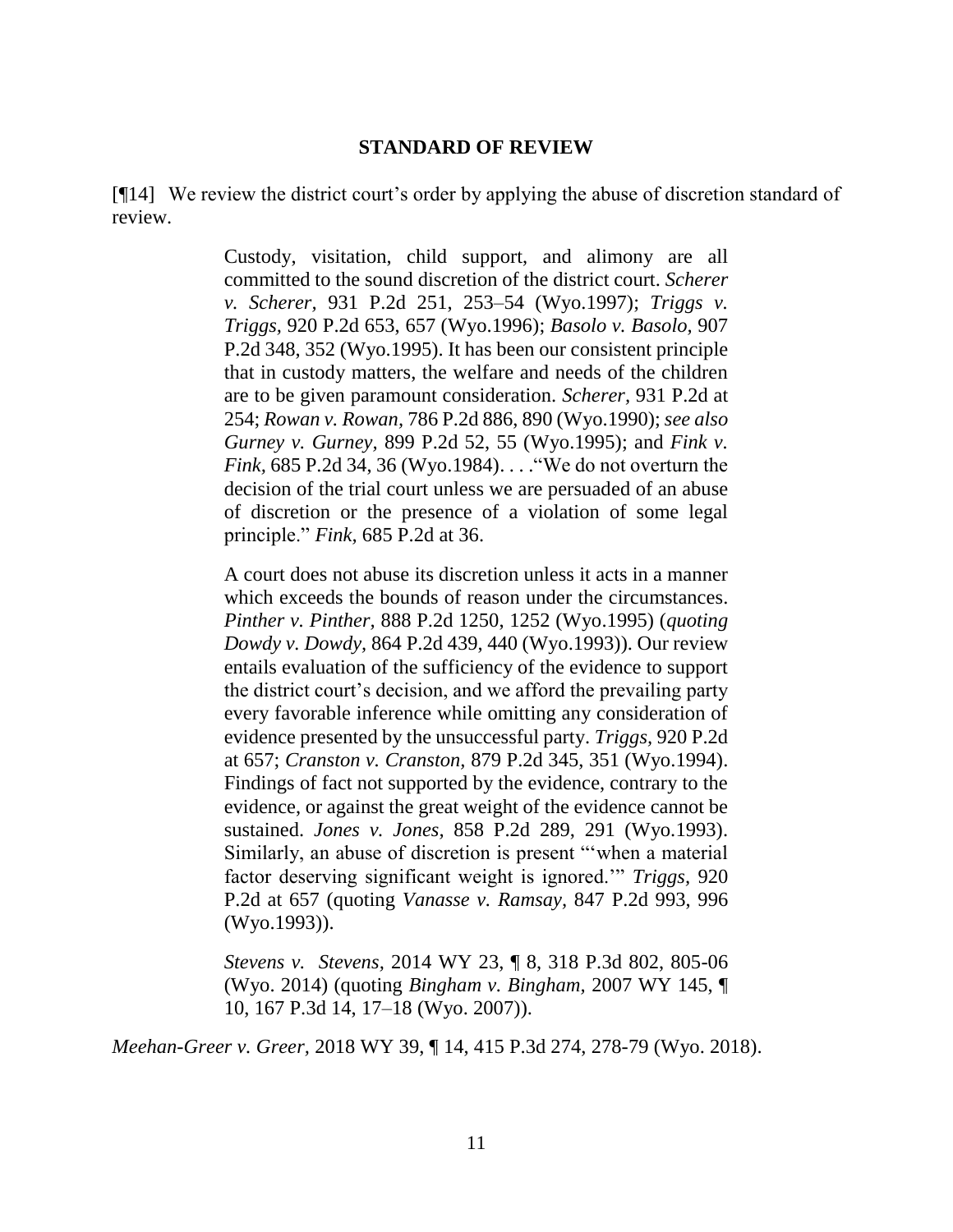#### **DISCUSSION**

[¶15] Wyo. Stat. Ann. § 20-2-204 (LexisNexis 2017) sets out the statutory requirements for modification of custody and visitation orders:

> (a) Either parent may petition to enforce or modify any court order regarding custody and visitation.

. . . .

(c) A court having jurisdiction may modify an order concerning the care, custody and visitation of the children if there is a showing by either parent of a material change in circumstances since the entry of the order in question and that the modification would be in the best interests of the children pursuant to [W.S. 20-2-201\(a\).](http://www.westlaw.com/Find/Default.wl?rs=dfa1.0&vr=2.0&DB=1000377&DocName=WYSTS20-2-201&FindType=L&ReferencePositionType=T&ReferencePosition=SP_8b3b0000958a4) In any proceeding in which a parent seeks to modify an order concerning child custody or visitation, proof of repeated, unreasonable failure by the custodial parent to allow visitation to the other parent in violation of an order may be considered as evidence of a material change of circumstances.

[¶16] Section 20-2-204(c) mandates a two-step inquiry to determine whether modification of a custody and visitation order is appropriate.

> The first step requires a showing that there has been "a material change in circumstances since the entry of the order in question." [§ 20–2–204\(c\).](http://www.westlaw.com/Find/Default.wl?rs=dfa1.0&vr=2.0&DB=1000377&DocName=WYSTS20-2-204&FindType=L&ReferencePositionType=T&ReferencePosition=SP_4b24000003ba5) Because of the res judicata effect afforded custody orders, such a finding is a threshold requirement. *[Hertzler v. Hertzler,](http://www.westlaw.com/Find/Default.wl?rs=dfa1.0&vr=2.0&DB=661&FindType=Y&ReferencePositionType=S&SerialNum=1995246534&ReferencePosition=949)* [908 P.2d 946, 949–50](http://www.westlaw.com/Find/Default.wl?rs=dfa1.0&vr=2.0&DB=661&FindType=Y&ReferencePositionType=S&SerialNum=1995246534&ReferencePosition=949)  [\(Wyo.1995\).](http://www.westlaw.com/Find/Default.wl?rs=dfa1.0&vr=2.0&DB=661&FindType=Y&ReferencePositionType=S&SerialNum=1995246534&ReferencePosition=949) The district court does not properly acquire jurisdiction to reopen an existing custody order until there has been a showing of "a substantial or material change of circumstances which outweigh society's interest in applying the doctrine of res judicata" to a custody order. *[Kreuter v.](http://www.westlaw.com/Find/Default.wl?rs=dfa1.0&vr=2.0&DB=661&FindType=Y&ReferencePositionType=S&SerialNum=1986161117&ReferencePosition=1130)  [Kreuter,](http://www.westlaw.com/Find/Default.wl?rs=dfa1.0&vr=2.0&DB=661&FindType=Y&ReferencePositionType=S&SerialNum=1986161117&ReferencePosition=1130)* [728 P.2d 1129, 1130 \(Wyo.1986\).](http://www.westlaw.com/Find/Default.wl?rs=dfa1.0&vr=2.0&DB=661&FindType=Y&ReferencePositionType=S&SerialNum=1986161117&ReferencePosition=1130) In short, unless the district court finds a material change in circumstances, it cannot proceed to the second step—determining whether a modification would be in the best interests of the child.

*Bishop v. Bishop,* 2017 WY 130, ¶ 11, 404 P.3d 1170, 1173 (Wyo. 2017) (quoting *Hanson v. Belveal,* 2012 WY 98, ¶ 18, 280 P.3d 1186, 1193 (Wyo. 2012)) (some citations omitted). *See also*, *Johnson v. Clifford,* 2018 WY 59, ¶ 11, 418 P.3d 819, 823 (Wyo. 2018).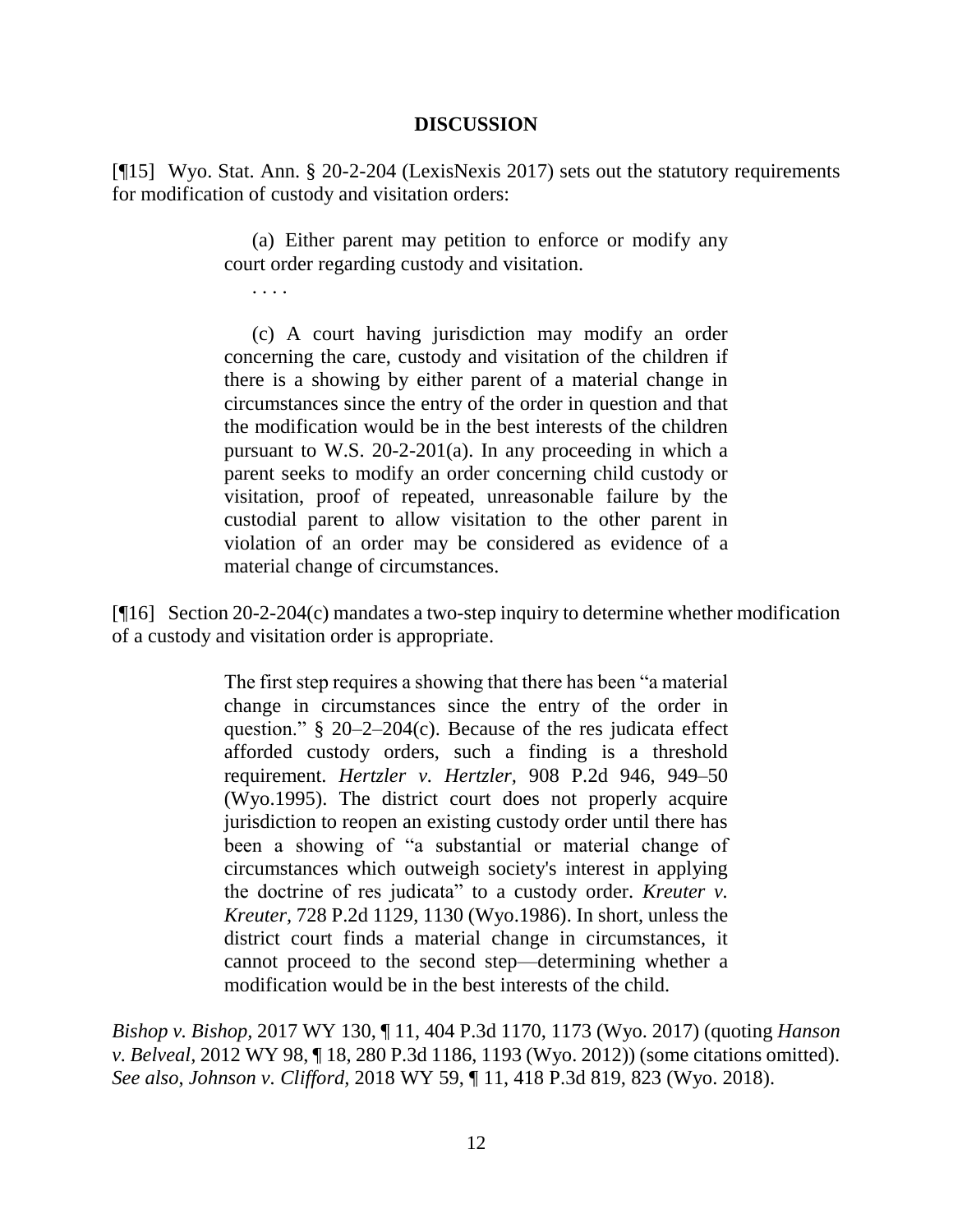[¶17] The party seeking modification of a custody order must prove a material change of circumstances has occurred since entry of the governing order. *Bishop,* ¶ 12, 404 P.3d at 1173. The district court evaluates "the current circumstances of the parties in relation to their circumstances at the time the prior custody order was entered." *In re TLJ*, 2006 WY 28, *¶* 10, 129 P.3d 874, 877 (Wyo. 2006) (citing *[Jackson v. Jackson,](http://www.westlaw.com/Link/Document/FullText?findType=Y&serNum=2004946119&pubNum=0004645&originatingDoc=Ic93ea9d5b39f11da97faf3f66e4b6844&refType=RP&fi=co_pp_sp_4645_24&originationContext=document&vr=3.0&rs=cblt1.0&transitionType=DocumentItem&contextData=(sc.UserEnteredCitation)#co_pp_sp_4645_24)* 2004 WY 99, ¶¶ 8- [12, 96 P.3d 21, 24-26 \(Wyo. 2004\)\)](http://www.westlaw.com/Link/Document/FullText?findType=Y&serNum=2004946119&pubNum=0004645&originatingDoc=Ic93ea9d5b39f11da97faf3f66e4b6844&refType=RP&fi=co_pp_sp_4645_24&originationContext=document&vr=3.0&rs=cblt1.0&transitionType=DocumentItem&contextData=(sc.UserEnteredCitation)#co_pp_sp_4645_24). *See also*, *Morris v. Morris,* 2007 WY 174, ¶ 7, 170 P.3d 86, 89 (Wyo. 2007). In order to be considered material and justify reopening the decree, the change in circumstances must affect the welfare of the children. *Hanson,* ¶ 34, 280 P.3d at 1197; *Kappen v. Kappen,* 2015 WY 3, ¶ 15, 341 P.3d 377, 382 (Wyo. 2015).

[¶18] The district court concluded that Father had not established a material change in circumstances because, although there was significant evidence of instability in Mother's life and her poor decision-making, "there was little to no evidence that the children's welfare was affected." The court found that "[the] children are generally well-adjusted, happy, active children" who enjoy spending time with each of their parents, perform well in school and do not suffer from behavioral problems. The district court also relied upon the counselor's testimony that Mother and Father are "fit and proper parents."

[¶19] The district court seems to have interpreted our precedent as requiring objective evidence that the children have been adversely affected by a circumstance before a prior custody and/or visitation order may be re-opened. However, we have never said the district court must wait until the children exhibit negative consequences before reconsidering custody and/or visitation. We have said that, in order to be considered material, the change in circumstances must affect the children's welfare, which means that the change "holds some relevance" in the children's life. *Kappen,* ¶ 15, 341 P.3d at 382. *See also*, *Johnson,*  ¶ 23, 418 P.3d at 826. A circumstance may have relevance in a child's life before there are outward signs of harm. The district court may take into account the obvious or natural effects of a situation in finding a material change in circumstance.

[¶20] For example, in cases where the custodial parent plans to relocate, we do not require the parent to relocate and the child to show the negative effects of relocation before we will find a material change in circumstances. In *Cook v. Moore,* 2015 WY 125, 357 P.3d 749 (Wyo. 2015), the father petitioned for a custody modification upon learning that the mother planned to move 1,400 miles away. We listed the following factors for determining whether the planned relocation would be a material change in circumstances:

> [A] change in the ability of the parties to maintain the existing parenting agreement, a change in the ability of the children to maintain a close relationship with the remaining parent, factors affecting quality of life in the new location, the child's geographic preference, and the relative merits of available social and educational opportunities in the new location.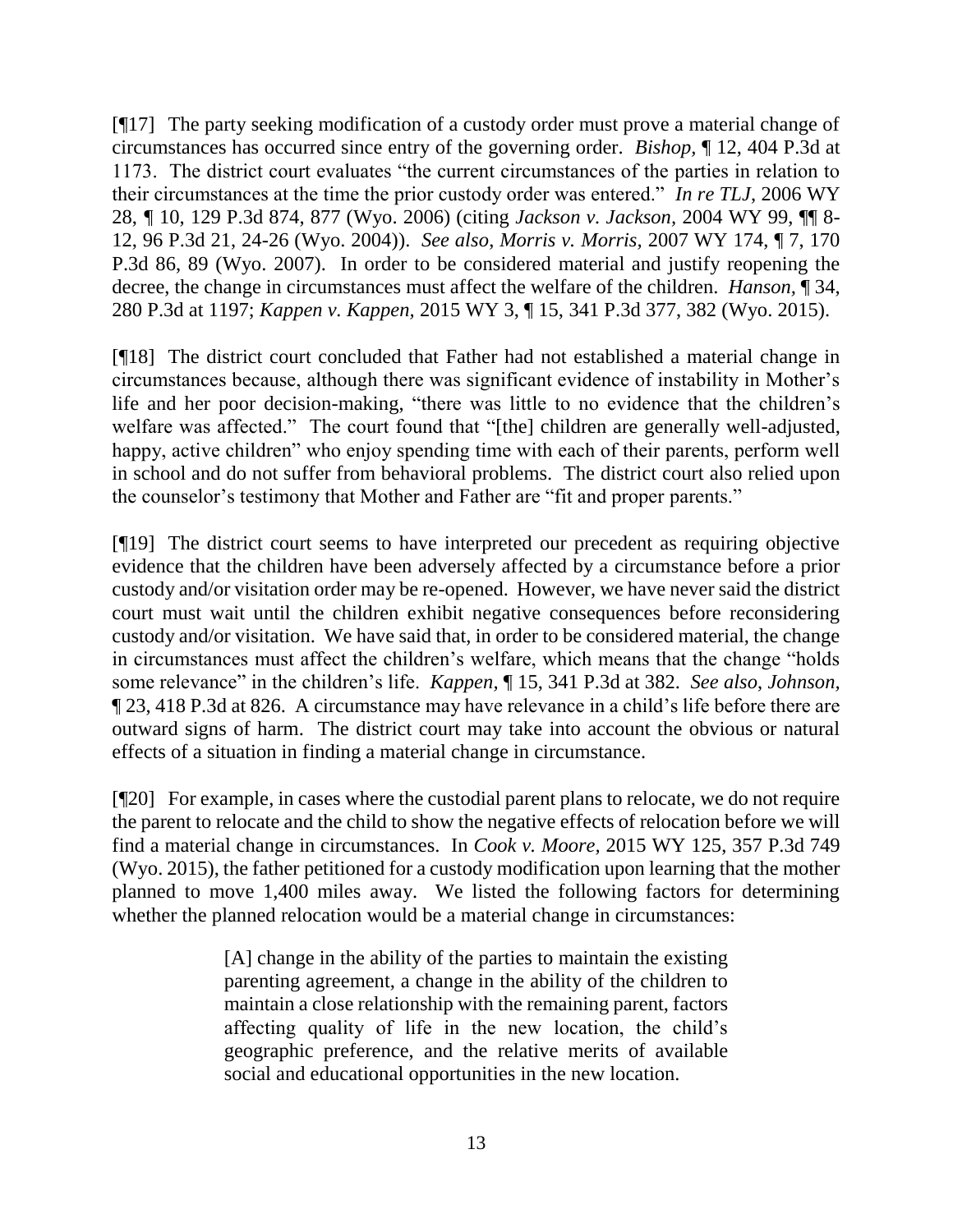*Id.,* ¶ 10, 357 P.3d at 752 (quoting *Arnott v. Arnott,* 2012 WY 167, [¶ 39, 293 P.3d 440, 458](http://www.westlaw.com/Link/Document/FullText?findType=Y&serNum=2029532320&pubNum=0004645&originatingDoc=Id238af175c7f11e5b86bd602cb8781fa&refType=RP&fi=co_pp_sp_4645_458&originationContext=document&vr=3.0&rs=cblt1.0&transitionType=DocumentItem&contextData=(sc.Search)#co_pp_sp_4645_458) (Wyo. 2012)). We approved evaluation of these factors before there was a true test of whether the change would affect the ability of the children to maintain a close relationship with the remaining parent or what the child's quality of life would be at the new location.

[¶21] Another example of where we have recognized a material change in circumstances without a showing of actual adverse consequences to the children is when the noncustodial parent's ability to parent has greatly improved over time while the custodial parent's abilities have remained the same. In *Jackson*, ¶¶ 1, 8, 96 P.3d at 22, 24, we upheld a change in custody against the mother's challenge that the father had not shown a material change in circumstances. We stated that the district court did not abuse its discretion by concluding the following facts, when taken together, constituted a material change of circumstances:

> Mr. Jackson progressed, while Ms. Jackson "maintained." Mr. Jackson had been regularly employed for over 18 months; however, in the course of less than five months, Ms. Jackson switched jobs five times, enrolled in beauty school, quit, and then enrolled in another beauty school, never achieving a stable source of income. Mr. Jackson provided health insurance for the children, which the divorce degree required of him in the event that Ms. Jackson could not. Mr. Jackson also stopped smoking, drinking and chewing, while Ms. Jackson "partied" at least two, sometimes four, times a week. Mr. Jackson married his girlfriend of six months, albeit one week before the modification hearing, and established a household with her and his two children while Ms. Jackson continually relied on her parents for housing and support.

*Id.*,  $\P$  11, 96 P.3d at 25. We did not require the father to show that the children had suffered adverse consequences, such as worsening behavior or grades, while they were in the mother's care to justify reopening the custody determination. *See also, Thompson v. Thompson,* 824 P.2d 557, 559 (Wyo. 1992) ("The evidence is not that the father had slipped backward, but, rather, the mother had surged far ahead in her personal development and ability to serve as a parent.")

[¶22] As the district court recognized, Mother's life was unsettled at the time of the 2012 modification. The order reflected efforts to resolve those issues by having the children spend more time with Father and requiring Mother to engage in professional counseling. The counseling requirement was, obviously, an attempt to address Mother's instability and poor decision-making, which is illustrated by the March 2012 incident where Mr. Lorenzen held Mother and MJ hostage and Father had to rescue the child out of a window.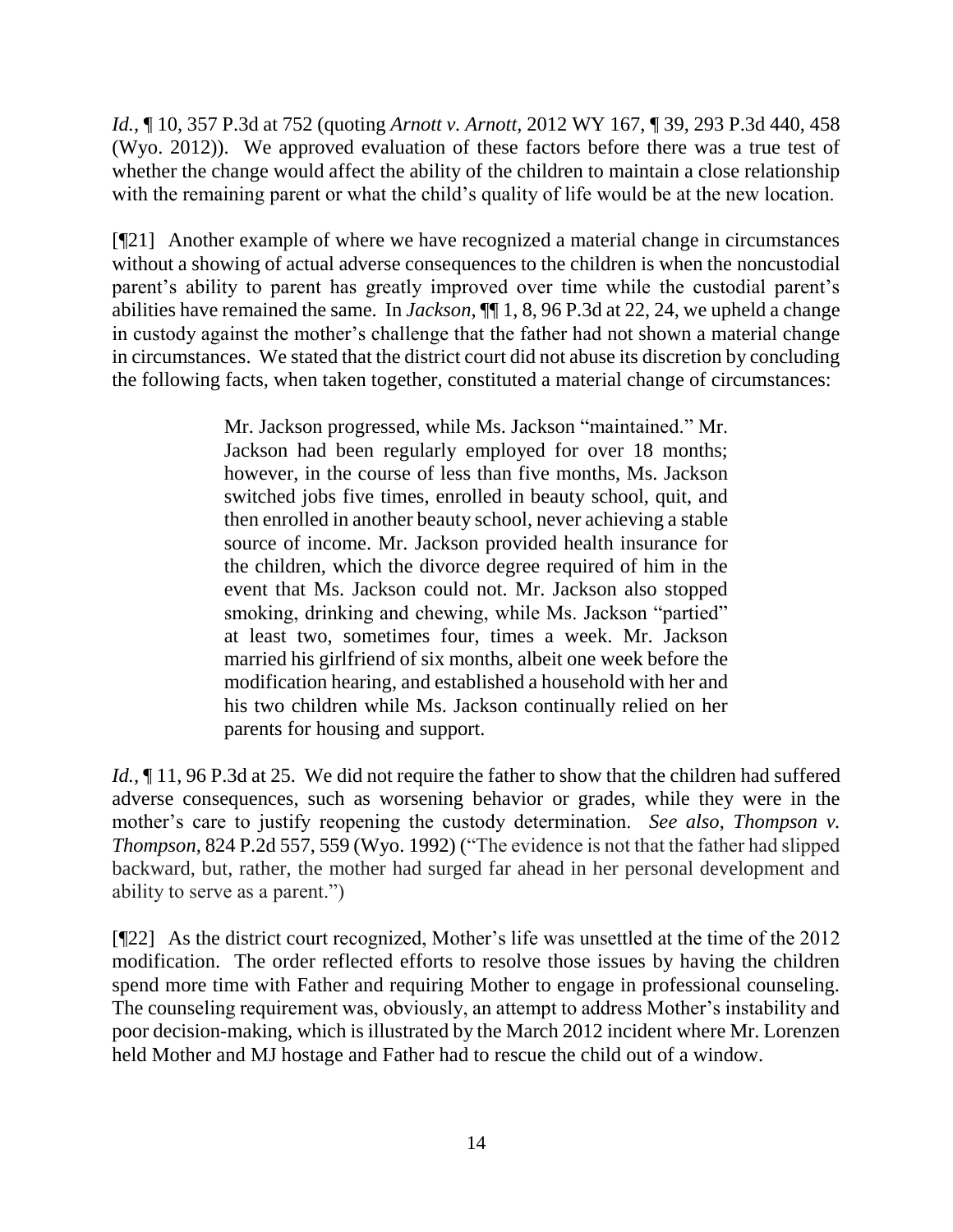[¶23] Thus, the district court and Father reasonably expected at the time of the 2012 order that Mother would make efforts to stabilize her life. Yet, Mother did not engage in counseling as ordered, and the district court found her in contempt of court for failing to do so. Instead of addressing her issues in counseling, Mother continued to engage in inappropriate behaviors, including remaining in a tumultuous and violent relationship with Mr. Lorenzen. Mother testified untruthfully at the hearing on this matter that she had ended her relationship with Mr. Lorenzen about a week after the 2012 hostage incident. In fact, the relationship did not finally end until 2013 or 2014 after Mr. Lorenzen shot himself in her presence, she obtained a protection order to prohibit him from harassing her, and she posted on Facebook that she would kill him if he ever came near her or the children again. Mother stated it was "the last straw" and "he couldn't be around us anymore."

[¶24] Mother's position at the hearing was that the children were not affected by the violence that permeated her life because they were not present when it occurred. However, Mother's Facebook post mentioned above indicates that the children had been exposed to Mr. Lorenzen's bad behavior. In addition, it defies credulity to believe the violence, even if not perpetrated in the children's presence, was not relevant to their lives. Mother testified that, on multiple occasions, Mr. Lorenzen "beat the crap" out of her. In at least one instance, she had injuries which would have been visible to the children. The legislature has acknowledged that domestic violence has a negative effect on children. *See generally*, Wyo. Stat. Ann. § 20-2-201(c) (LexisNexis 2017) ("The court shall consider evidence of spousal abuse or child abuse as being contrary to the best interest of the children.")

[¶25] Mother's other personal relationships also demonstrate her poor decision-making. She feigned a suicide attempt to coerce Mr. Edmonds into showing her love and affection and had a child with Mr. Hernandez, who was not her significant other and had a problem with drugs and alcohol. She let Mr. Hernandez "sleep it off" at her house on multiple occasions but did not believe that had a negative impact on her children because they were not aware of "his issues."

[¶26] As the district court recognized, Mother also had her own problems with alcohol and prescription drugs. Her feigned suicide attempt involved narcotics and she drank to excess on many occasions, some resulting in police involvement. On the day after she was allegedly raped by Mr. Ramirez, Mother posted on Facebook that she could not get out of bed or remember the night before. Mother, herself, stated that one of her children was present in her bed while Mr. Ramirez was there. Mother's use of alcohol and drugs obviously is relevant to the children's lives.

[¶27] The other significant issue in Mother's and the children's lives was the alleged rape. Mother had every right to advocate for herself with the police and/or the city council. However, involving the children in her campaign was not appropriate. The counselor testified that the girls were too young to know about or understand the rape. Mother's own statements about her children's responses when she told them that a bad man had put a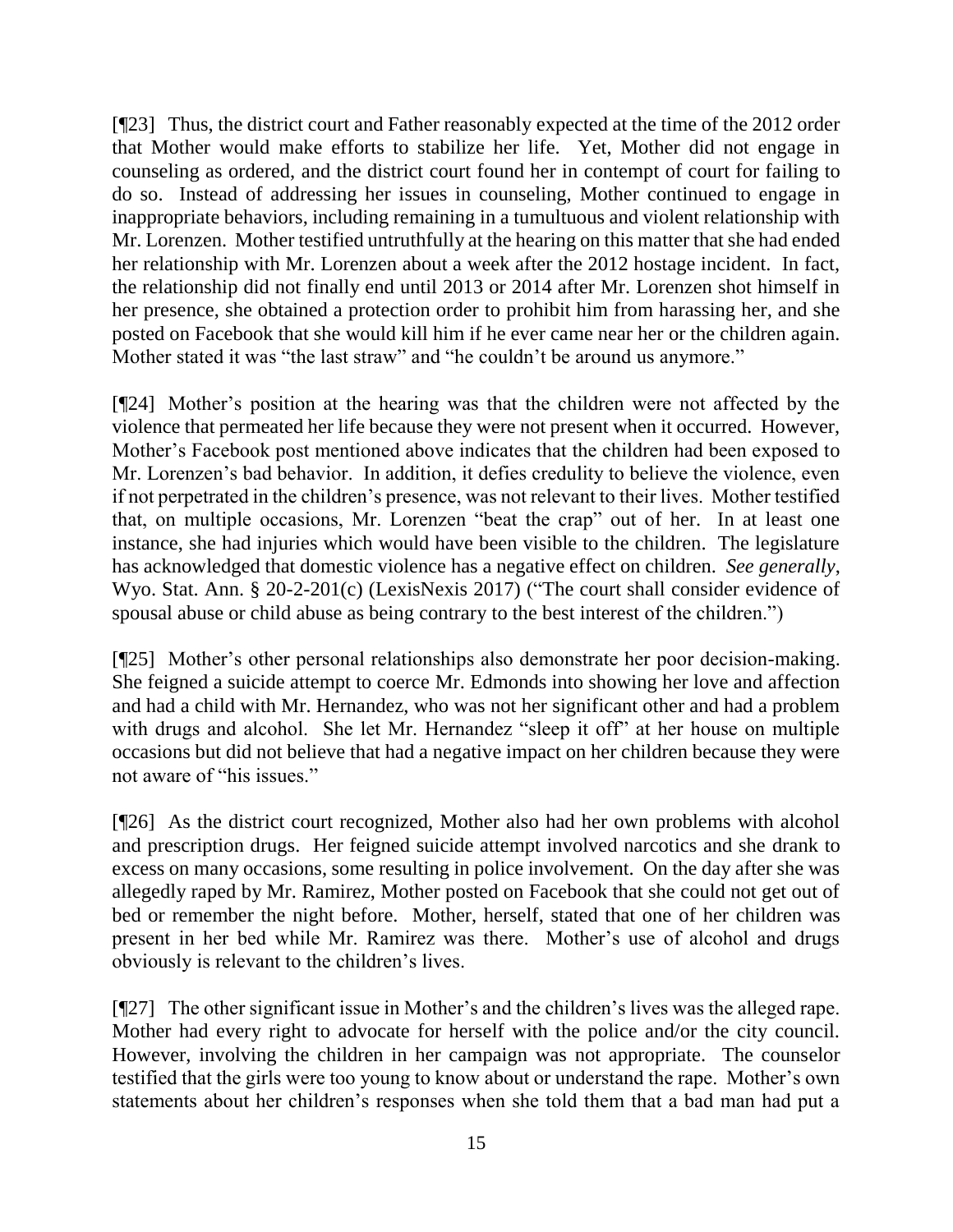baby in her belly demonstrate they were not ready to hear that information. They were understandably fearful for their own safety and the safety of Mother. Furthermore, she exposed them to public scrutiny by allowing them to be featured by media outlets, and the district court had to issue a restraining order prohibiting her from continuing to use them in her public campaign.

[¶28] Mother's questionable decision-making also extended to her care for the girls' emotional and physical wellbeing. Mother took the girls out of counseling after Father enrolled them, and the counselor testified that having counseling during that time would have been very beneficial for them. Mother delayed getting medical attention for KJ's broken leg for two days. While many parents might wait to see if the condition worsened before taking the child for medical treatment, it is disturbing that, on the same day KJ was injured, Mother was at a local bar where she confronted Mr. Ramirez about the rape resulting in the police being called.

[¶29] The district court also found that Mother failed to comply with the right of first refusal in the decree. That provision required the parties to give the other parent the option of taking the girls if childcare was needed. "[P]roof of repeated, unreasonable failure[s] by the custodial parent to allow visitation to the other parent in violation of an order may be considered as evidence of a material change of circumstances." Section [20-2-204\(c\).](http://www.westlaw.com/Link/Document/FullText?findType=L&pubNum=1000377&cite=WYSTS20-2-204&originatingDoc=I20e26970894511dca1e6fa81e64372bf&refType=SP&originationContext=document&vr=3.0&rs=cblt1.0&transitionType=DocumentItem&contextData=(sc.Search)#co_pp_4b24000003ba5) *See also*, *Morris*, ¶ 13, 170 P.3d at 90-91 (citing *Jackson v. Jackson,* [961 P.2d 393,](http://www.westlaw.com/Link/Document/FullText?findType=Y&serNum=1998173028&pubNum=0000661&originatingDoc=I20e26970894511dca1e6fa81e64372bf&refType=RP&fi=co_pp_sp_661_395&originationContext=document&vr=3.0&rs=cblt1.0&transitionType=DocumentItem&contextData=(sc.Search)#co_pp_sp_661_395) 395 [\(Wyo. 1993\)](http://www.westlaw.com/Link/Document/FullText?findType=Y&serNum=1998173028&pubNum=0000661&originatingDoc=I20e26970894511dca1e6fa81e64372bf&refType=RP&fi=co_pp_sp_661_395&originationContext=document&vr=3.0&rs=cblt1.0&transitionType=DocumentItem&contextData=(sc.Search)#co_pp_sp_661_395) and *Russell v. Russell,* [948 P.2d 1351, 1354 \(Wyo. 1997\)\)](http://www.westlaw.com/Link/Document/FullText?findType=Y&serNum=1997237659&pubNum=0000661&originatingDoc=I20e26970894511dca1e6fa81e64372bf&refType=RP&fi=co_pp_sp_661_1354&originationContext=document&vr=3.0&rs=cblt1.0&transitionType=DocumentItem&contextData=(sc.Search)#co_pp_sp_661_1354).

[¶30] Finally, Mother testified that the current arrangement for exchanging the girls every day on Father's "off week" is not good for them. She said that she would like the order changed so that she would have the girls with her at the same time she has the boys, with some leeway to accommodate both Father's and her busy schedules. Father also testified it is not good for the girls to change households each day on his "off week." Although Mother stated she wanted to work with Father, the district court commented on Mother's hostility toward Father, indicating that the situation was worsening. The growing animosity between them is clear in the record, manifesting itself in Mother obtaining a stalking protection order against Father shortly before the hearing.

[¶31] In summary, the district court's and Father's understanding after the 2012 modification was that Mother would address the issues which were causing instability in the children's lives through counseling. However, instead of going to counseling as ordered, she continued a violent relationship with Mr. Lorenzen, became involved in other inappropriate relationships, engaged in improper use of drugs and alcohol, and involved the girls in matters which were not appropriate given their young ages. Mother also acknowledged that the current custody/visitation schedule is not working well for the girls.

[¶32] The district court correctly remarked that the evidence shows the girls are generally happy and well-adjusted. As we explained above, our precedent does not require a showing